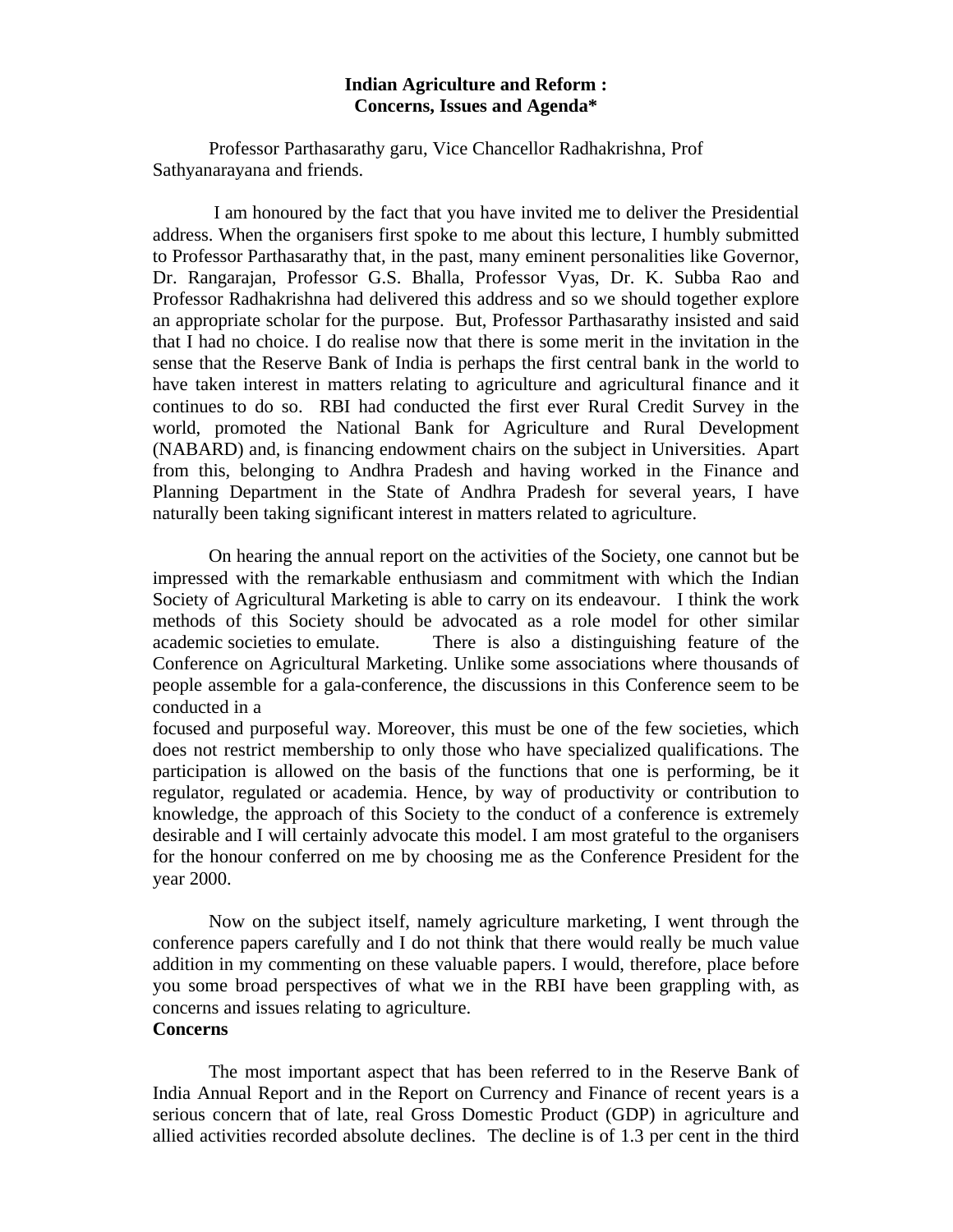and fourth quarters of 1999-2000. In 2000-01, the first quarter growth of real GDP originating from agriculture and allied activities of 1.7 per cent has increased to 1.9 per cent in the second quarter. In the third quarter, the lower growth of 1.2 per cent can still be considered significant when compared with the absolute decline of 1.1 per cent during the corresponding quarter of 1999-00. The movements in the index of agricultural production suggest that this recent downturn is part of a longer-term trend. The annual trend growth rate of agricultural production has decelerated to 2.2 per cent in the 1990s from 3.1 per cent in the 1980s. The 1990s also witnessed considerable degree of variability of agricultural output with five years in the decade recording absolute declines in output.

Overall, it may be argued by some that the secular decline in output growth is not a matter of serious concern since structural transformation of the economy may imply that growth in agriculture would be less than that in non-agricultural sectors. Although the contribution of agriculture and allied activities to the GDP has declined from 35 per cent in the 1980s to 25 per cent in 1999-2000, more than two-third of the population continues to depend upon agriculture. Growth in sectors other than agriculture is not absorbing work force on a significant scale. Agricultural development has, therefore, rightly come to be regarded as an indicator of the quality of life at the grassroot level making it what may be called peoples sector. The agricultural sector also makes a significant contribution to India's exports, accounting for a little less than a fifth of total merchandise exports. Also, despite some degree of weatherproofing acquired by the economy in recent years, agriculture continues to play a critical role in determining the macroeconomic balances in our country especially in generating private consumption demand.

It is no surprise therefore, that considerable anxiety is being expressed in some quarters that perhaps the poor performance of agriculture in the 'nineties indicates that the process of reforms has by-passed the agricultural sector. It is also argued that while there has been emphasis on trade, industry and the financial sector, attention of the reform in some sense has not percolated to the agricultural sector, although as will be explained later, terms of trade improved for agriculture.

Observers who compare the performance of India and China feel that in the reform cycle in China, agricultural reforms were started in the early stage, which helped increase China's rate of growth of this sector and consequently the potential output of the economy as a whole, thereby placing it on a high growth path. In India, while financial sector reforms have been undertaken early in the reform cycle, the commentators feel that reforms in agriculture sector have not been as much in the forefront both in terms of sequencing and overall priority. This issue of appropriate priority for agriculture in our reform process needs to be explored further in view of the fact that the trends in recent years are clearly indicative of a possible long-term deceleration in agriculture.

Some studies have been undertaken in the Reserve Bank of India focussing on some of these issues. The internal research studies seem to indicate that there are two major areas, which are constraining the upward movement of output towards its potential for India. These relate to agricultural sector and physical infrastructure. These preliminary findings, which are yet to be confirmed, add weight to the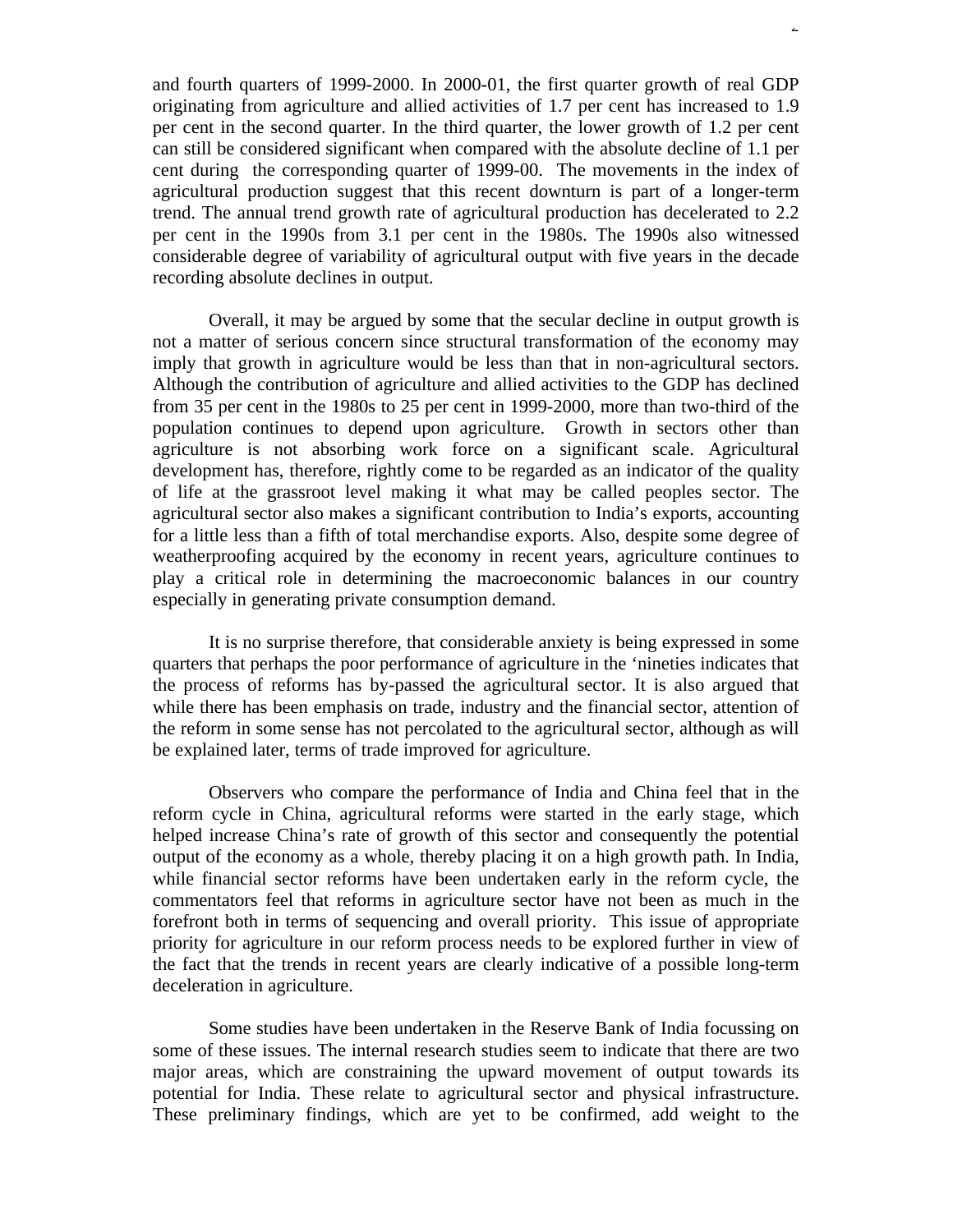argument already articulated in the recent Annual Reports that agriculture has to be on the top of the agenda of reforms in India.

In regard to the importance of agriculture in a broader socio-economic sense, all the three basic objectives of economic development of the country, namely, output growth, price stability and poverty alleviation are best served by growth of agriculture sector. It may sound ironic that agriculture is one sector where there is convergence of all the three main objectives of economic policy in India but we seem to have relegated the sector to the background in the process of economic reform. In fact, there is a feeling that the economy may face slowdown if there is inadequate pickup in demand from rural areas and the depressed price conditions in agricultural commodities in the recent past have brought to the fore the criticality of agriculture sector in enabling Indian economy to maintain a respectable growth rate.

## **Issues**

Eminent economists such as Professor Hanumantha Rao, Professor Vaidyanathan, Professor Vyas and Dr. Radhakrishna have been working on the problems of and prospects for agricultural growth and their contributions are well known. Hence only select issues relating to macro balances, public expenditure policies, and credit flow are addressed here.

First issue relates to macro economic balances. In terms of macro balances, the overall saving-investment gap in India in the recent years has been between 1.0 and 1.4 per cent of GDP. This is very low, and it has tended to move down in the second half of 1990s. This is contrary to the general impression that after liberalisation, increased dependence is being placed on foreign flows. It is, however not so, since the role of foreign savings has been reduced in the second half of 1990s.

Further, it may be noted that the public sector investment-saving gap has increased. The objective of reform is that more investible resources should be released to the private sector. But the data, particularly the recent CSO data, indicates that the contrary has occurred. Earlier, government savings used to be negative and the public enterprises savings were positive, and between the government and public enterprises put together, the public sector as a whole showed marginal positive saving. Now, the government and the public sector as a whole are contributing negatively to savings. So, during the reforms, though it is popularly felt that more resources have been released to the private sector to enable them to undertake larger investments, the way the fiscal reform has been managed did result in a situation where the savinginvestment gap has moved adverse to the private sector, and public sector (including Government) dissaving has in fact increased in recent years.

It can be observed that out of the gross domestic saving of 22 per cent, 19.8 per cent are household saving, 50-60 per cent of which is financial saving. Furthermore, about 80 per cent of the financial saving of household sector is absorbed by the public sector (i.e. government and public enterprises) in India. Moreover, the continuing revenue deficits of the Centre and States indicate that much of the private financial savings absorbed by public sector is being used up for consumption and not investment.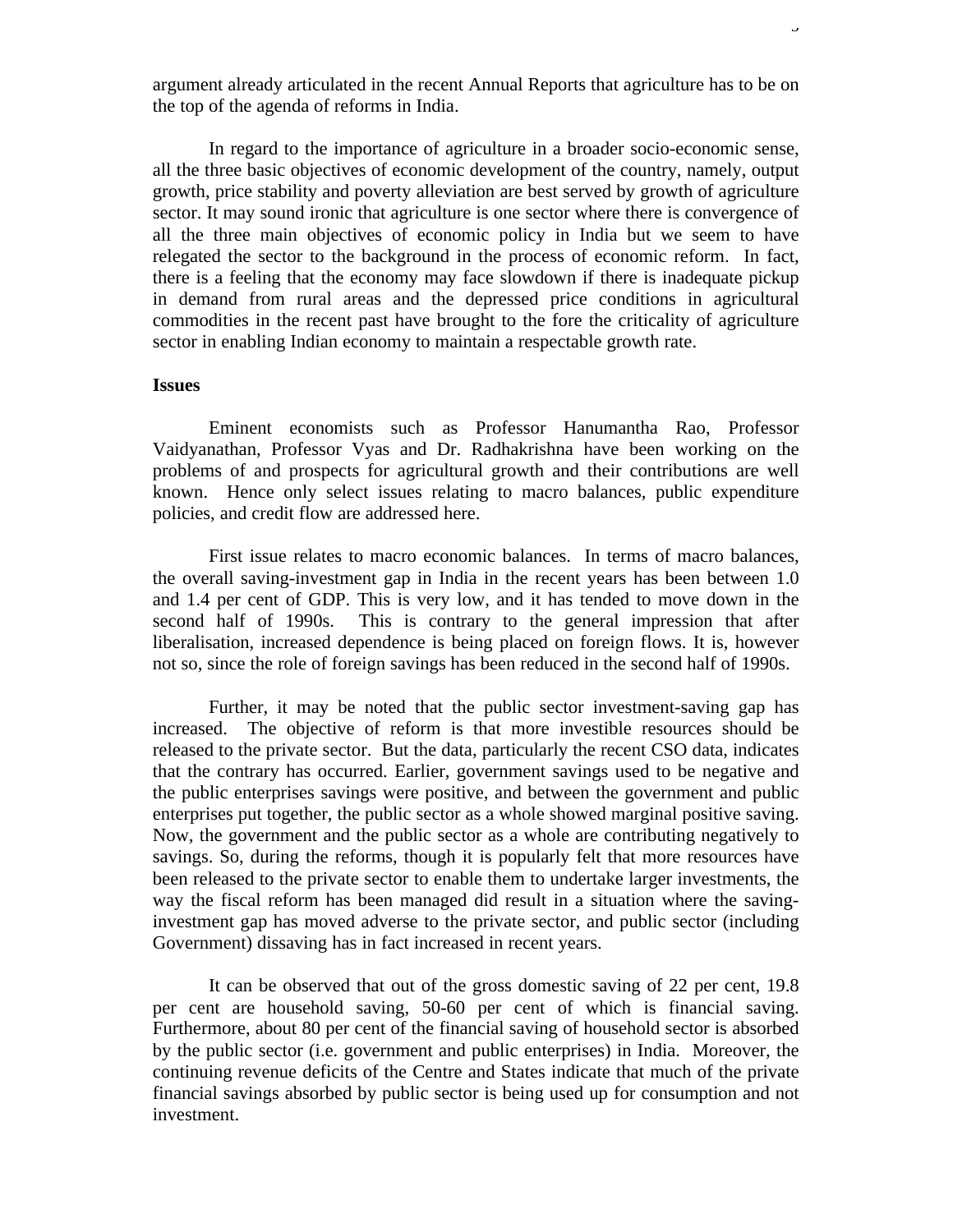The share of gross capital formation in agriculture as a proportion of total gross domestic capital formation has declined from 6.8 per cent in 1993-94 to 5.5 per cent in 1998-99. The decline in capital formation has been more pronounced in the public sector, reflecting the persistent and large revenue deficits. The share of agriculture and allied activities in total Plan outlay has declined from 6.1 per cent in the Sixth Plan Period to an estimated 4.4 per cent in the Ninth Plan Period. The share of irrigation and flood control in total outlay has also shrunk from 10.0 per cent to an estimated 6.5 per cent over the Plan periods.

Early correction of overall macro imbalances by improving fiscal management will help to release higher investible resources in the country, which would benefit agriculture also. But, this cannot be an excuse for not increasing public investments in agriculture.

Secondly, while public investment in agriculture is coming down, the subsidy bill accruing towards agriculture is going up though the general impression is that all subsidies have been pruned in recent years. Budgetary subsidies for the agriculture sector have been increasing in nominal terms over the years. The increase is concentrated on input subsidies, though food subsidies are also incurred to maintain high levels of food stocks.

The share of fertilizer subsidies in the total explicit subsidies of the central government steadily increased from 35 per cent in the 1980s to 42 per cent in the first half of the 1990s and further to 49.8 per cent in the second half. Fertilizer subsidy as a ratio to GDP fell from 0.8 per cent in 1990-91 to 0.7 per cent in 1999-00. In absolute terms, it rose from Rs.4,390 crore to Rs.13,463 crore during the same period. Though this subsidy is formally attributed to agriculture, in reality, most of it supports fertiliser manufacturing industry. States' power sector subsidies to agriculture have also undergone steady growth during the 1990s. Power sector subsidies to agriculture account for well over one per cent of GDP. Hidden subsidies provided by the States for agriculture increased from Rs.5,938 crore in 1991-92 to Rs.25,577 crore in 1999- 00. In comparison, in 1990-91, the Plan outlay of agriculture sector including irrigation was Rs.12,515 crore, which increased to Rs.33,858 crore during 1999- 2000.

Therefore, the issue that arises here is that a conscious choice has to be made given the overall resource constraint, as to what would be good for agriculture at this juncture in our country – increase in subsidies or more investment. Although it is recognized that subsidies can be regarded as production equivalents, the question that has to be raised in the context of overall balance is whether it would be worthwhile shifting the total spending on subsidies to investment, especially in terms of contribution to agricultural employment and poverty alleviation. Thus, the trade-off between investment in agriculture and increase in subsidies should be an important item on the agenda.

The third issue relates to inadequate flow of credit to agriculture. This could be viewed in two different ways. One, the Reserve Bank has been taking a number of initiatives to ensure adequate credit to agriculture sector and recently the Capoor Committee had made a number of recommendations on issues relating to cooperative sector. Two, the issue may also be viewed in the broader perspective of institutional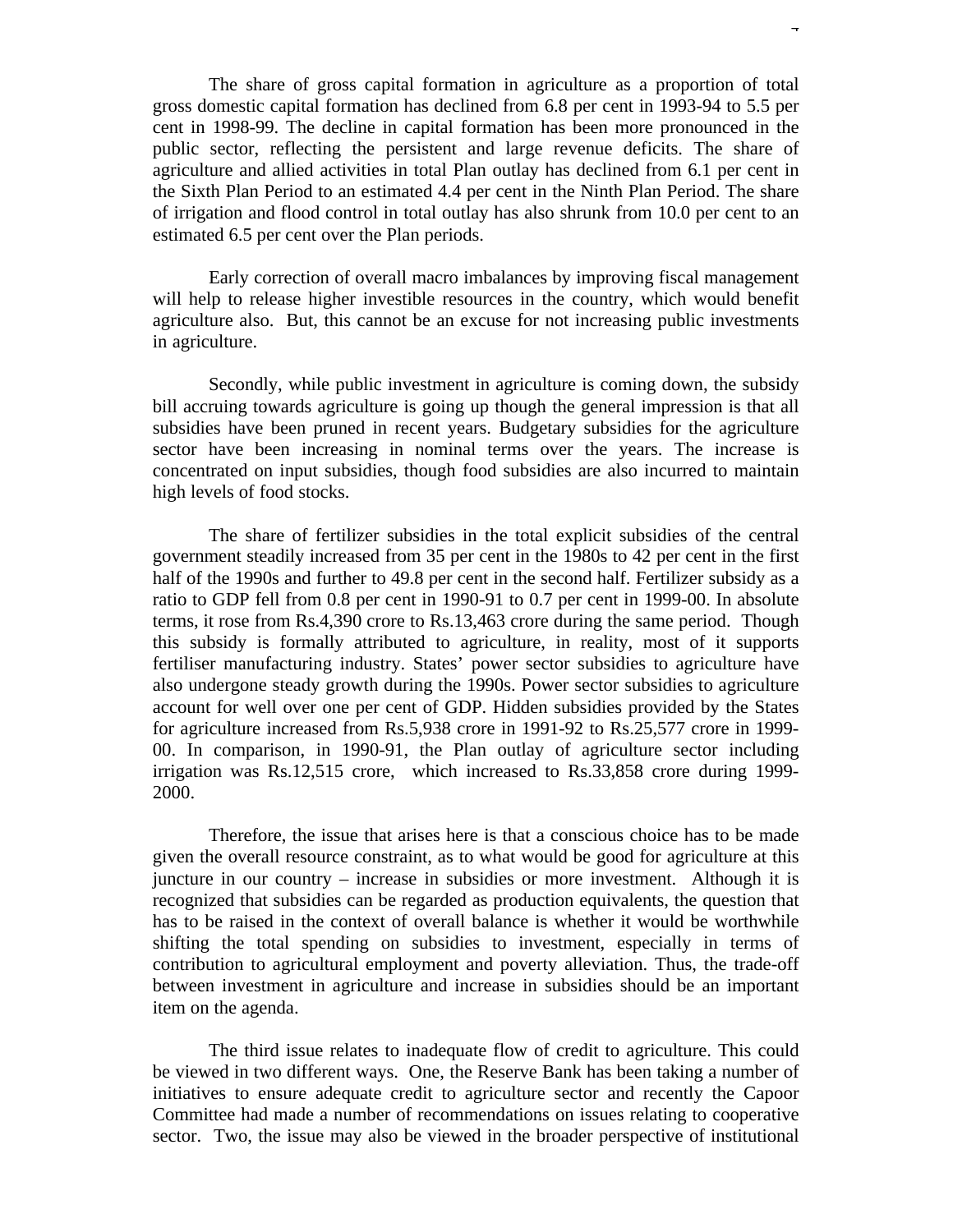dynamics. There are broadly three categories of institutions which deliver credit to rural areas, i.e., commercial banks, Regional Rural Banks (RRBs) and cooperative banks. Owing to accumulation of losses in public sector banks on account of mounting NPAs, the flow of credit to rural areas by banks in recent years has not been up to the mark. There is also a marked change in the orientation of commercial banks, which are being subjected to greater competition from private and foreign banks. Some of the public sector commercial banks are sometimes adopting their competitors' strategies without recognising that their comparative advantage lies in rural and semi-urban areas. Sooner the public sector banks recognise the importance of rural economies better it is for their long-term commercial sustainability. The RRBs have been in the early years subjected to an interest rate regime that led inexorably to accumulated losses, which are continuing to constrain their operations even now. The rural co-operatives sector has not come upto expectations in large parts of the country and is heavily dependant on flow of finance from NABARD.

 The issue, therefore, is what are the ideal instruments that would deliver adequate and timely agricultural credit. It is not necessary that the same institutions that have been responsible for providing agricultural credit for the last twenty years or so should continue to do so as they did in the past. The moment agriculture is accorded high priority, revamping the rural cooperatives also come on top of the agenda, which would require recapitalising them. More attention to the actual revamping process of RRBs would need to be bestowed.

The third item of the agenda will, therefore, be the appropriate institutional changes that are required to ensure necessary credit flow to agriculture. Clearly, there is a need to examine the issue of rural credit and rural credit delivery systems in an objective as well as transparent way and accord them priority in legislative actions and financial allocations.

Fourthly, as a result of reform measures, there are some commercial banks that are not able to reach the prescribed target of lending to agriculture. As per the current prescription, they are required to place funds to the extent of the shortfall with NABARD, which in turn, would place these funds with State Governments for investment in agriculture related activities, mainly rural infrastructure. An issue has been raised that such a process amounts to indirect borrowings from the banks by State Governments and that funds originally meant to be deployed for agriculture are diverted for public investment. Incidentally, it is worth noting that even after accounting for such Rural Infrastructure Development Fund (RIDF) allocations during the reform era, public investment in agriculture has slackened. Furthermore, the risk based rates of return on banks' investments in RIDF are better than similar returns by lending to agriculture, implying incentive incompatibility of RIDF with the main objective. Also, coverage of definition of priority sector lending has been broadened significantly in the recent years, thus overestimating credit flows to actual agricultural operations in recent years. It can, therefore, be argued that the RIDF should be refocused, if possible by diverting such funds to agricultural operations through revamped systems of RRBs and cooperatives. Incidentally, banks have been arguing that a constraint facing them with regard to deployment of agriculture credit is lack of viable credit products, implying lack of demand for credit. On the other hand, there exists an informal sector which provides agricultural credit at high interest rates, which indicates that there is no demand constraint. The dichotomy between the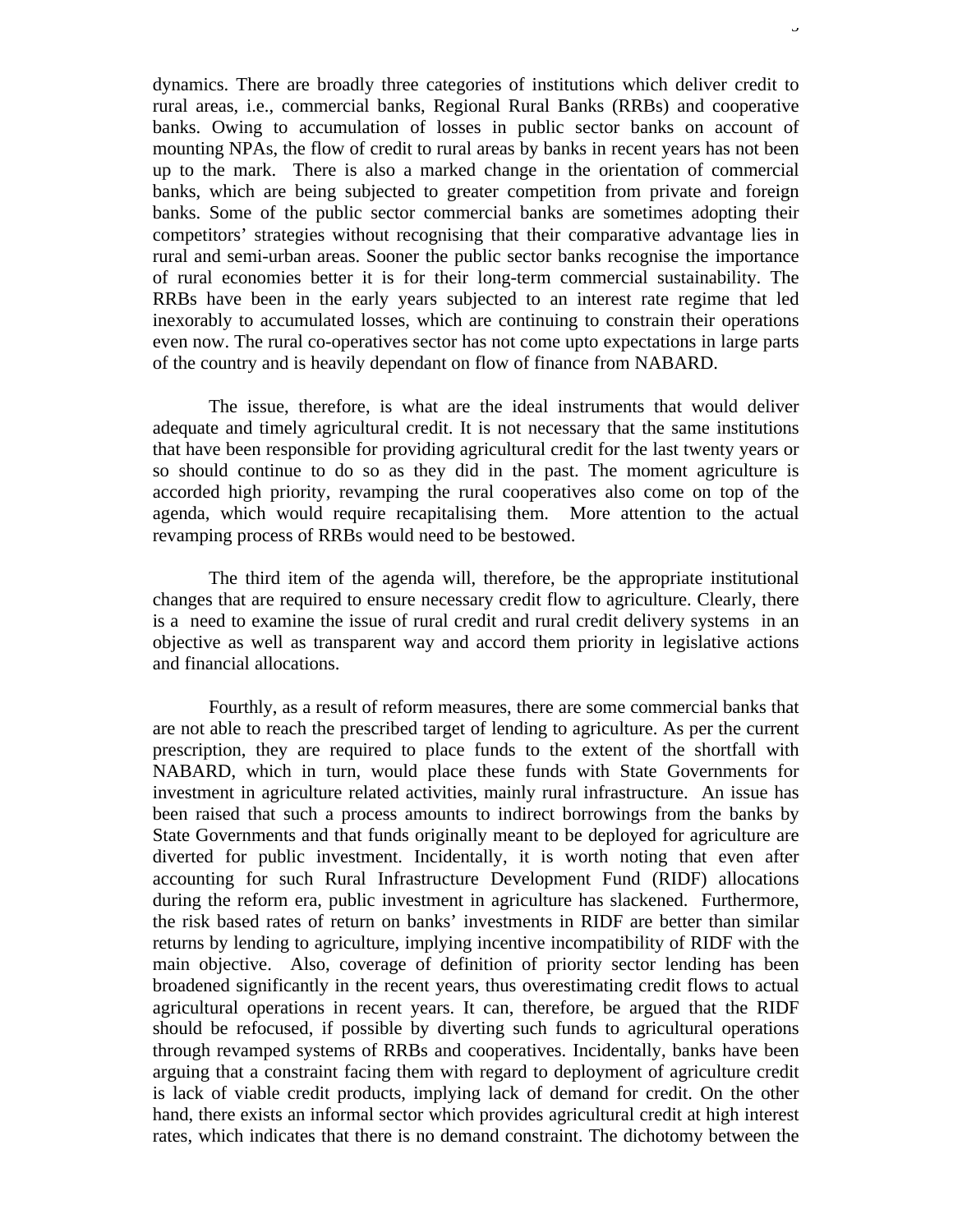formal and informal sectors could be explained by the lack of banks' capacity to reach potential borrowers, which in turn could be explained by attitudinal, procedural and institutional factors. In fact, the very purpose of deregulation of interest rates for this sector, which was expected to encourage banks to lend higher, does not seem to have served its purpose fully.

Fifthly, one of areas the Reserve Bank has taken a lot of interest in the recent past relates to micro-finance. A Committee was constituted under the leadership of NABARD for this purpose. Lending under micro finance can be formal or informal. In Professor Ram Reddy memorial Lecture delivered by the same author, it has been mentioned that the temptation to bureaucratise and regulate microfinance must be resisted. This aspect is also being carefully looked into by the RBI.

Sixthly, another matter that has been engaging the attention of the policy makers for the past ten years relates to the huge food stocks, but the problem has exacerbated in recent years. There are several aspects that need to be carefully considered. The world food market and the market instruments by which food stocks are imported have changed in recent years. It is possible to buy options so that we can pay now merely for an option to import specific quantities at a price. Another issue relates to types of storage facilities that need improvement in public sector and the compelling requirement of creating private storage facilities. The cost and efficiency of operations of Food Corporation of India have also been a subject of scrutiny more recently by a study conducted in Administrative Staff College of India. The pattern of food consumption, food storage, food production and food trading in the world have changed. Therefore, our policy on what constitutes optimal food stocks would need to be revisited and this was raised in the RBI Annual Report last year. Of direct interest to the RBI is the monetary and fiscal implications of buffer stock operations. The Reserve Bank of India has requested the Administrative Staff College of India to study this issue separately and submit a technical report.

Seventhly, the issue of terms of trade is important. The terms of trade in agriculture in India is not dwelt upon have except to recognise that the terms of trade have on the whole moved somewhat favourably to agriculture in recent years. Recently the global competitiveness of our agriculture sector has gained attention of policy-makers but the aspect of supply elasticities in our economy needs to be looked into. If public investment and market infrastructure in agriculture continue to be inadequate, there could be a serious problem of competitiveness and adequate supply response. No doubt, India is a large producer of several agricultural products. In terms of quantity of production, India is the top producer in the world in milk, and second largest in wheat and rice. We should, therefore, be concerned about improving quality while maintaining the lead in quantity. If the focus is on global agriculture, it is important to think of both quality and quantity of production. The issue is whether it is possible to create an environment where we can compete in terms of quality also.

 Quality in global standards has several dimensions. Quality may mean rigid adherence to global environmental and health standards. It may also mean rigid adherence to delivery-schedules, in terms of both quantity and quality, and timeliness. Global orientation would require a complete re-orientation of what may be called 'towards a more aggressive thinking', rather than 'defensive thinking', to create an enabling institutional environment to compete and survive. For example, it is not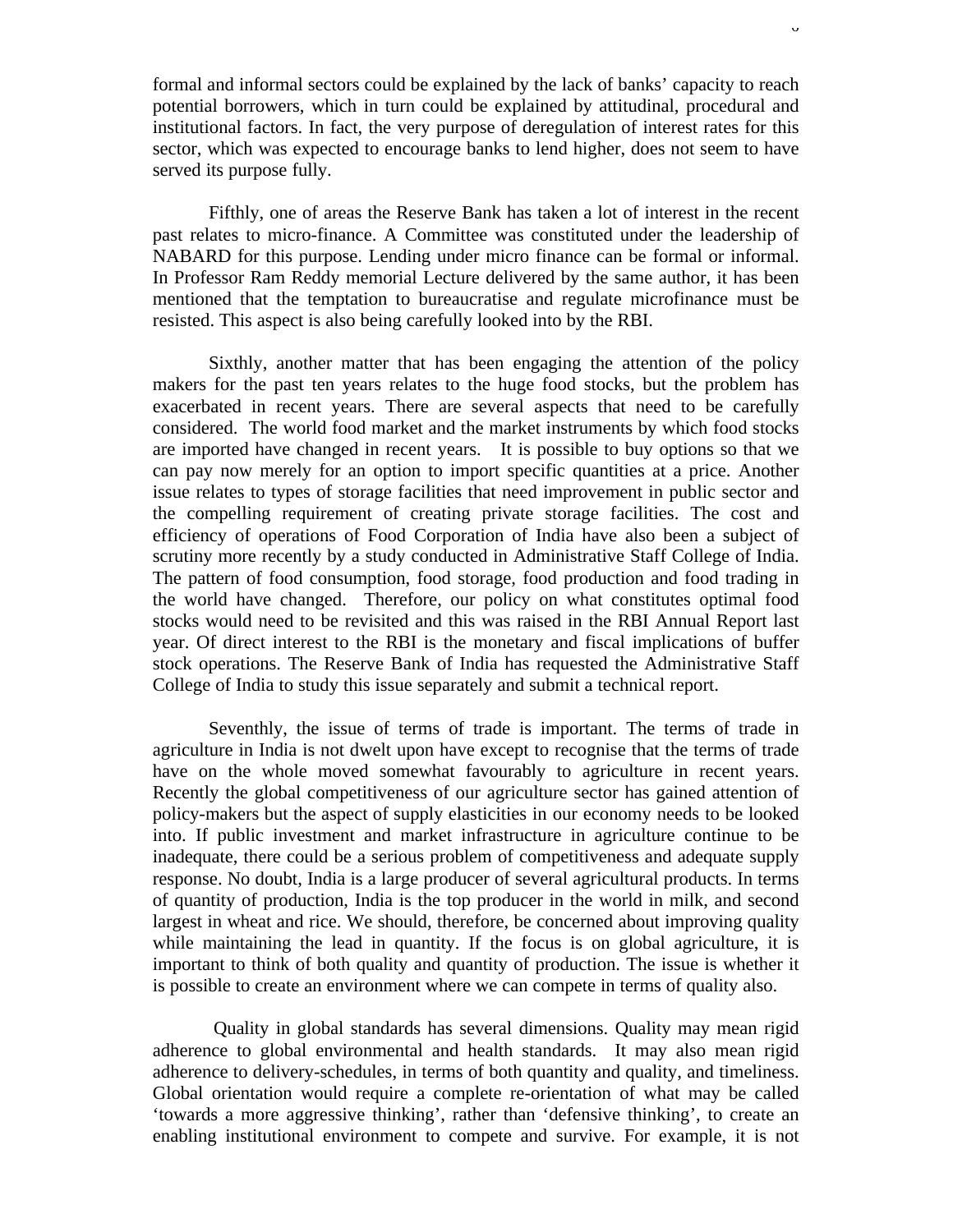desirable to have highly segmented markets, although large quantities are available in the country. Certification of quality requires institutional arrangements within the country that carry credibility in both domestic and foreign markets. In this context, the institutional arrangements such as commodity exchange assumes importance and it is an area where we are still rooted in the past. A thorough review of adequacy of institutional arrangements in quality control, certification and trading in agriculture sector should be a national priority to take advantage of global opportunities. Indeed, with liberalisation of imports, even domestic markets would demand such institutional changes if our agriculture sector has to survive competition brought about trade liberalisation.

7

Eighth, another important aspect relates to the mindset on role of middlemen. In India the general attitude to trade especially in agriculture has been to favour elimination of middlemen or ensure that middlemen's functions are carried out by public sector or cooperatives in name, but public sector in reality. However, experience has shown that public sector as middleman also utilises other middlemen and in any case has not been cost effective. In a modern economy, it is inconceivable that the role of middlemen can be eliminated. This underscores the need to regulate the middlemen in order to make them more efficient, competitive and accountable. It is necessary to move to a situation where an efficient system of market intermediaries is created in agriculture sector. The related issue of mindset relates to futures-trading. There needs to be a mechanism for hedging risks. Again, this should be adequately regulated in a competitive environment so as to ward off unworthy speculation. This raises among others, issues of financing trade, settlement mechanisms, ensuring that futures contracts are honoured, etc. The concept of nationwide multi-commodity exchange has been mooted in the country. A Committee was appointed, of which RBI was a member, to work on these issues. The Report of the Committee is under consideration of the Government of India.

Ninth, farmers face uncertainties with regard to weather as well as price. The issue of uncertainty should be distinguished from the issue of commercial viability. Thus, advocating subsidised credit to tackle the problem of distress among farmers due to weather failure or depressed prices is not enough. The current regime of subsidies does not tackle the major problem of agriculture viz. uncertainty. Uncertainty of weather may be alleviated by insurance-mechanisms but unfortunately the experience so far, with what has essentially been insurance of credit to agriculture, has not been encouraging. Commercialisation of agriculture can progress only when institutional arrangements such as insurance penetrate deep within the agriculture sector.

 In the financial world, it is recognised that there are certain uncertainties and hence financial participants are encouraged to devise mechanisms for hedging. Similarly, modern agriculture too will have to have a mechanism by which farmers are able to hedge risks. This is possible only if there are proper institutional mechanisms and incentives to hedge. The traditional approach of handling demand or supply side problems or problems of uncertainty directly and essentially by Government in an a*d hoc* manner, can no longer serve the purpose.

Finally, Reserve Bank of India recognises Self Regulatory Organisations (SROs) in the financial sector. The RBI encourages them to produce standard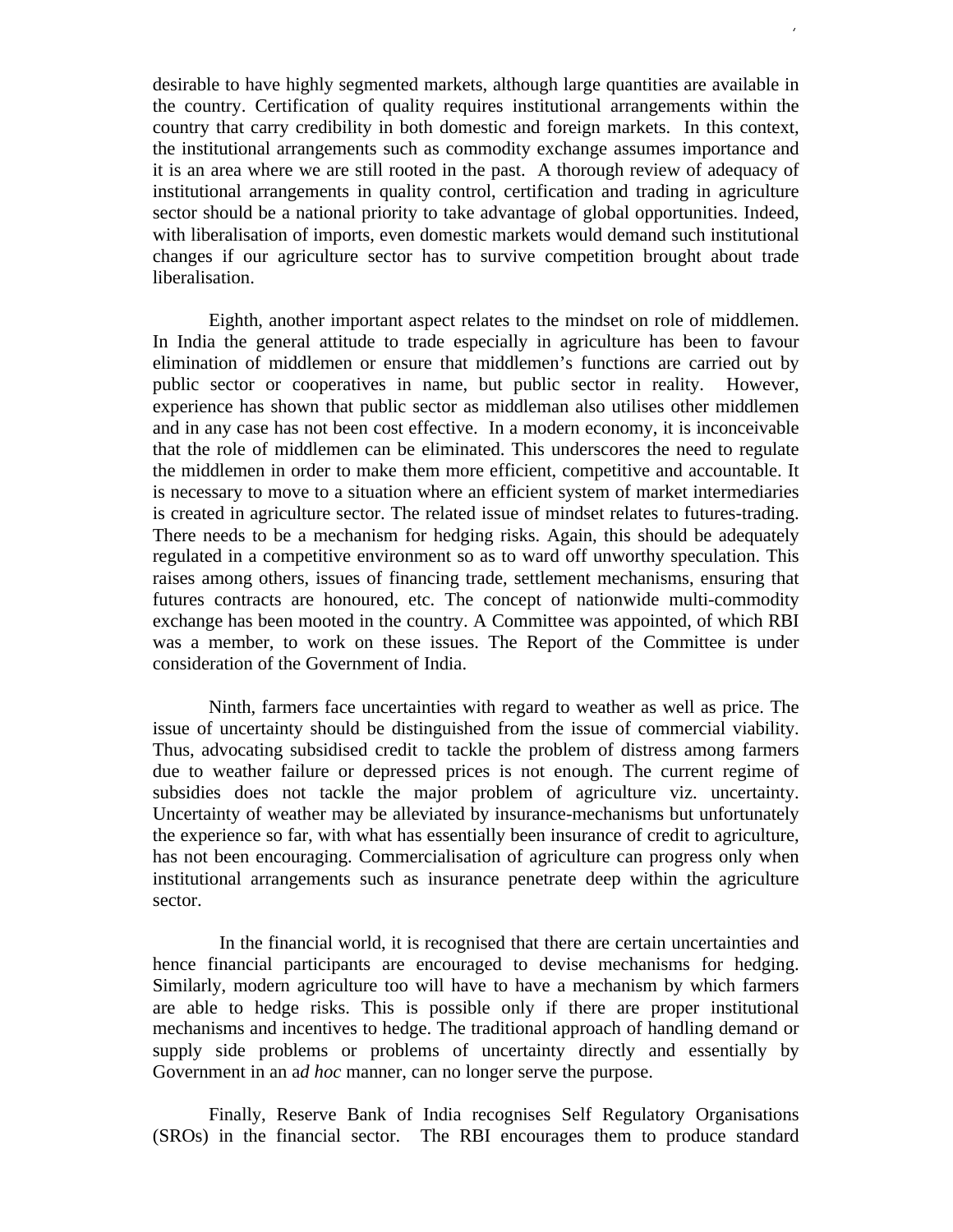documentation for trading in repo market. However, genuine self regulatory organisations do not seem to have been nurtured in agriculture sector and in any case interaction between regulatory agencies and SROs has not taken roots in agriculture sector, though it has achieved some progress in the financial sector.

## **Agenda : Redefine Role of Government**

It is clear that improving the growth rate and competitiveness of agriculture is very critical at this juncture for a variety of reasons, including the lacklustre performance of agriculture in the recent past and specially the impact of liberalised trade-regime being announced. There is some merit in the argument that the reform process has bypassed agriculture so far and that this is best illustrated by the coexistence of segmented and overregulated domestic markets with liberalised export– import regime in agricultural commodities.

Briefly stated, those relevant are overall fiscal imbalances, declining and inadequate public-investments in agriculture accompanied by increasing share of patently unproductive and distortionary subsidies. Serious deficiencies relate to the legal and institutional framework for flow of credit to agriculture, maintenance of huge food stocks with considerable fiscal and monetary implications, virtual nonexistence of institutional mechanisms to promote assurance of quality and assured delivery in a nation-wide market, outdated attitudes to the role of so-called middlemen, insurance, hedging and finally overarching bureaucratisation with little attention to promotion of Self-Regulatory Organisations. In this background, the agenda for reform virtually encompasses a thorough change in mindset and overhaul of legal and institutional mechanisms to enable a growing, healthy and efficient agriculture sector. In brief, the role of Government in agriculture needs to be comprehensively and urgently redefined, perhaps somewhat on the following lines.

First, there is a need to define the parameters of an optional pattern of utilisation of fiscal resources in agriculture and a medium term time-bound plan to transform the existing system of subsidies in favour of a few to a more desirable well spreadout public investments. In other words, incrementalism in policy-change should not be mistaken for a sequenced reform in deployment of public funds in agriculture.

Second, the distortions and outdated policy approaches to the deployment of credit to agriculture must be recognised and the institutional as well as instrument changes urgently needed should be spelt out, but this would need governmental intervention. In a deregulated financial sector, enabling environment and incentives are infinitely superior to directions or moral suasion.

 Third, uncertainty in agricultural activities is admittedly more than in other activities and the institutional arrangements, whether in public domain or private initiative are non-existent. Commercialisation of agriculture and competition warrant mechanisms to meet uncertainties while enhancing productivity. Meeting uncertainty is different from subsidising non-viable operations, and putting in place an institutional framework for insurance, hedging and public resources to make such mechanisms initially viable are necessary as part of refocusing the mindset and resources of government to the emerging challenges of current slowdown and future threat of global competition.